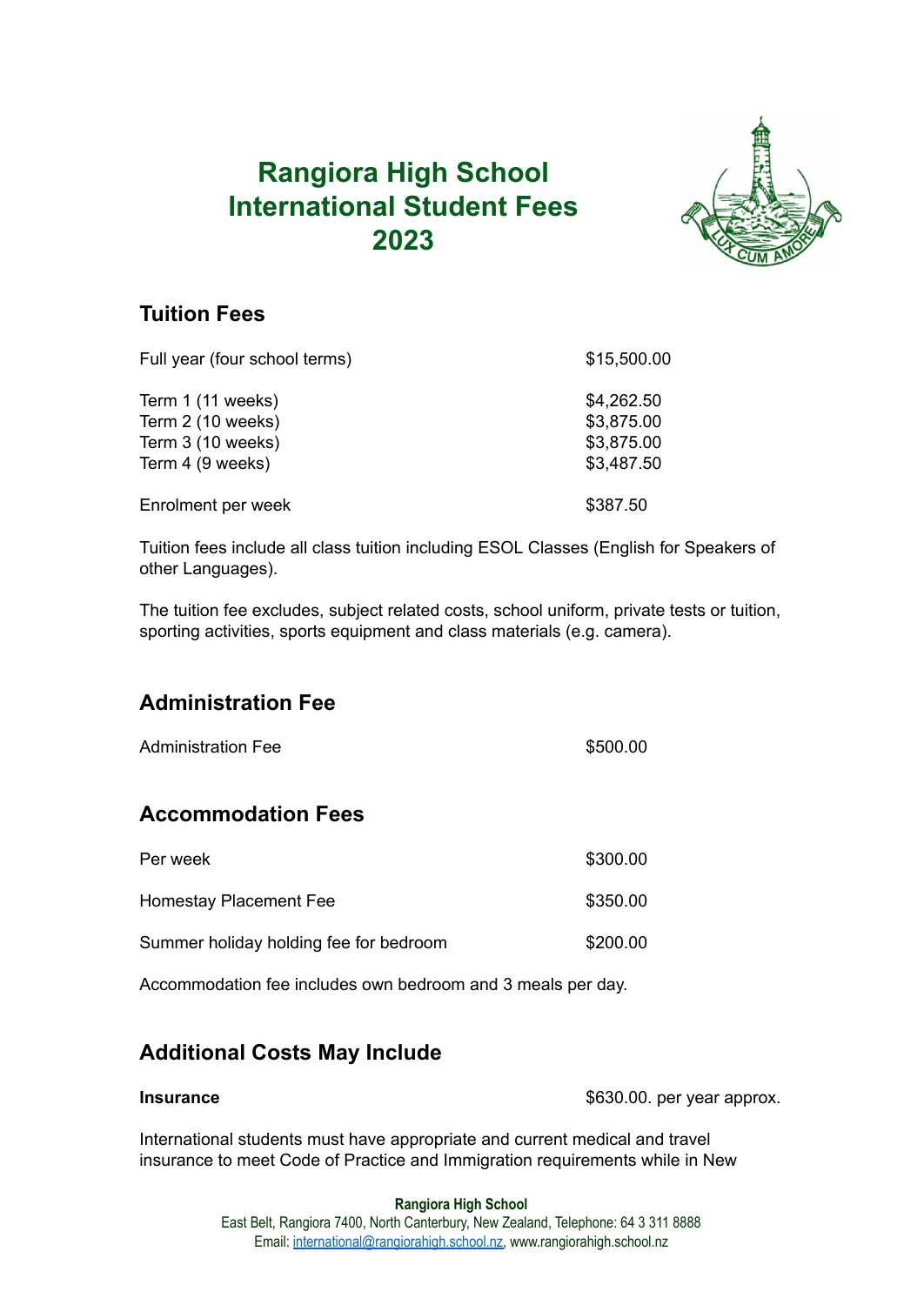Zealand. Travel and Medical Insurance may be arranged through our school or individually. Approximate cost and subject to change. Rangiora High School uses Unicare Insurance. **Uniform Costs**

| Second hand uniform hire | \$300.00 per year.<br>\$100.00 1 term or less. |
|--------------------------|------------------------------------------------|
| <b>Stationery</b>        |                                                |
| One term or more         | \$200.00 per year. approx                      |
| Short term students      | \$20.00                                        |
|                          |                                                |

*All international students are required to pay for their own stationery, calculators, devices including a Chromebook or a laptop and subject textbooks. The cost of stationary varies depending on subjects taken and the year level.*

*Students who take photography are required to bring their own camera to New Zealand.*

*If enrolled into a senior Mathematics class, students will be required to provide their own calculator. Casio Scientific FX 82 or Graphics calculator FX9750Gii for those doing upper level maths*.

## **NCEA**

| Examination entry fees Years $11 - 13$<br>(if applicable).                                                 | \$383.30 per year    |
|------------------------------------------------------------------------------------------------------------|----------------------|
| All Scholarship subjects (additional to NQF fees)<br>Further information can be found on www.nzga.govt.nz) | \$102.20 per subject |
| <b>Student Visa Application</b>                                                                            |                      |
| Immigration New Zealand Student Visa Fee                                                                   | \$310.00             |
| <b>Student Visa Processing Fee</b>                                                                         | \$105.00             |
| <b>Student Transcripts</b>                                                                                 |                      |
|                                                                                                            |                      |
| Transcript preparation beyond normal school processes                                                      | \$25.00 per request  |
| Transcript request for past enrolled students                                                              | \$50.00 per request  |

## **Subject Related Costs**

#### **Rangiora High School** East Belt, Rangiora 7400, North Canterbury, New Zealand, Telephone: 64 3 311 8888 Email: [international@rangiorahigh.school.nz,](mailto:international@rangiorahigh.school.nz) www.rangiorahigh.school.nz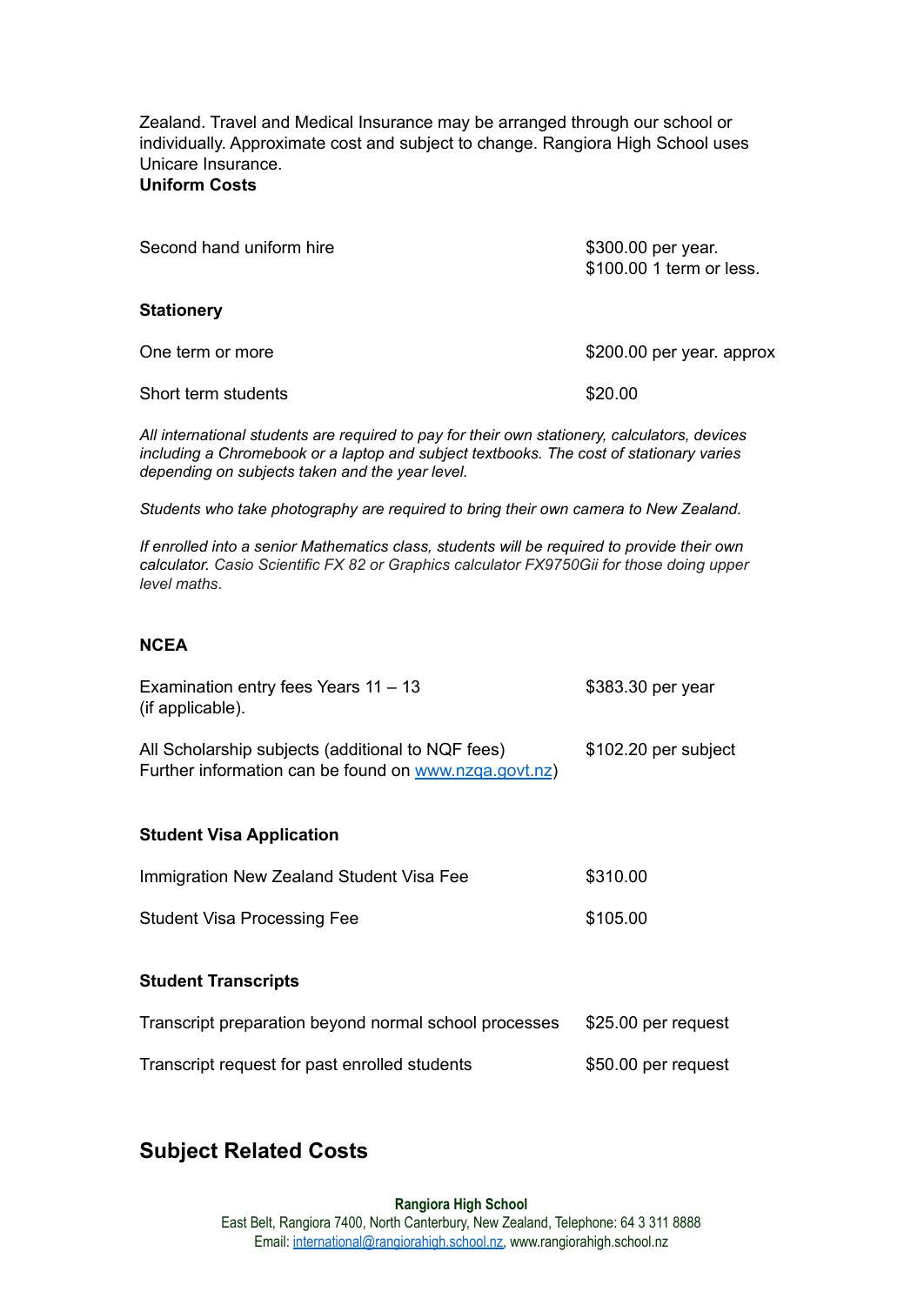| <b>Subject Related Costs and Excursions</b> | $$5.00 - $350.00$                      |
|---------------------------------------------|----------------------------------------|
| <b>Outdoor Education</b>                    | \$200.00 per term<br>\$800.00 per year |
| Food & Nutrition & Hospitality              | \$200.00 per year                      |

*Subject related costs vary depending on the subject, however may include costs such as ingredients or materials for practical subjects.*

*Subject Excursions – some subjects include day trips, or in some cases multi-day trips.*

## **Te Kura - The New Zealand Correspondence School**

Fee - Paying student residing in New Zealand

| Per individual subject: Years 11 - 13. | \$1,730.00 (full year) |
|----------------------------------------|------------------------|
| Per individual subject: Years 11 - 13. | \$865.00 (July to Dec) |

## **Suggested Incidentals Fund**

Used to pay for any additional costs. Any remaining funds will be refunded at the end of your course.

| One year     | \$1000.00 |
|--------------|-----------|
| One semester | \$500.00  |
| One term     | \$500.00  |

## **Optional Fees & Extra-Curricular Activities**

## **Adventure Education Programme for International Students**

| Per camp |  |  |  |
|----------|--|--|--|
|----------|--|--|--|

 $$850.00$ 

The adventure education fee cover transport, accommodation, food and activities. Students are required to purchase their own lunch daily.

#### **Horse Riding Lessons**

Professional riding instruction every week or fortnightly.

Per Lesson  $\$50.00$ 

Per Term \$500.00

#### **Rangiora High School**

East Belt, Rangiora 7400, North Canterbury, New Zealand, Telephone: 64 3 311 8888 Email: [international@rangiorahigh.school.nz,](mailto:international@rangiorahigh.school.nz) www.rangiorahigh.school.nz